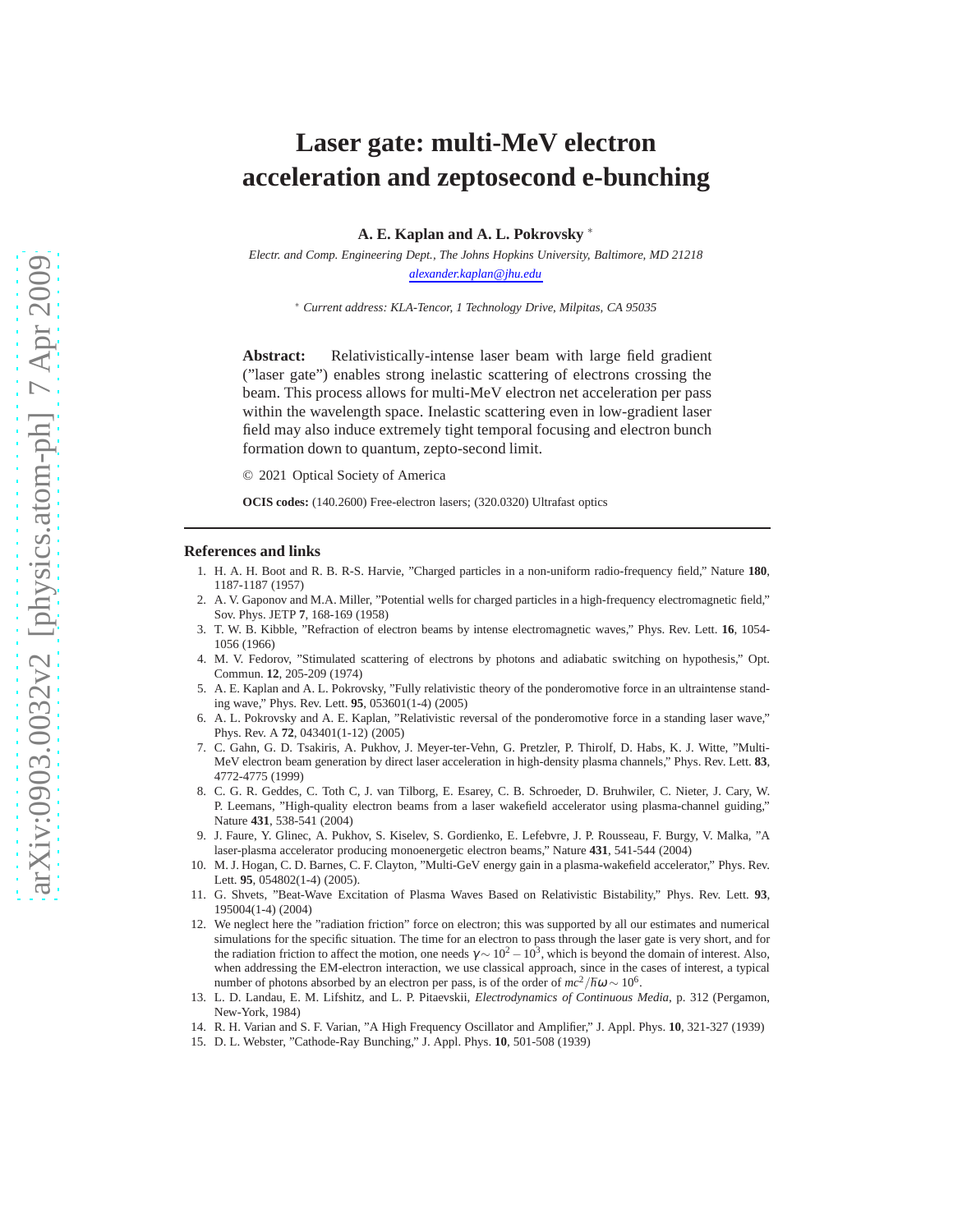- <span id="page-1-0"></span>16. W. W. Hansen, "A Type of Electrical Resonator," J. Appl. Phys. **9**, 654-663 (1938)
- 17. W. W. Hansen and R. D. Richtmyer, "On Resonators Suitable for Klystron Oscillators," J. Appl. Phys. **10**, 189- 199 (1939).
- <span id="page-1-1"></span>18. It would be a challenging but greatly rewarding endeavor to develop Hansen-like resonators for optical domain; there is no physical restriction on the size of the field inhomogeneity ξ*L*.
- <span id="page-1-3"></span><span id="page-1-2"></span>19. M. Born and E. Wolf, *Principles of Optics*, Pergamon Press, 6th Ed. 1980, p. 127.
- <span id="page-1-4"></span>20. A. E. Kaplan, "Relativistic nonlinear optics of a single cyclotron electron," Phys. Rev. Lett. **56**, 456-459 (1986)
- 21. A. E. Kaplan, Y. J. Ding, "Hysteretic and multiphoton optical resonances of a single cyclotron electron," IEEE J. Quantum Electron. **24**, 1470-1482 (1988)
- <span id="page-1-5"></span>22. W. Becker and J. K. McIver, Phys. Rev. A **31**, 783-789 (1985)
- <span id="page-1-6"></span>23. A. E. Kaplan and S. Datta, "Extreme-ultraviolet and X-ray Emission and Amplification by Non-relativistic Beams Traversing a Superlattice," Appl. Phys. Lett. **44**, 661-663 (1984)
- <span id="page-1-7"></span>24. S. Datta and A. E. Kaplan, "Quantum Theory of Spontaneous and Stimulated Resonant Transition Radiation," Phys. Rev. A. **31**, 790-796 (1985).
- <span id="page-1-8"></span>25. A. E. Kaplan and P. L. Shkolnikov, "Lasetron: a proposed source of powerful nuclear-time-scale electromagnetic bursts," Phys. Rev. Lett. **88**, 074801(1-4) (2002).
- <span id="page-1-9"></span>26. V. Ravikumar, R. P. Rodrigues, V. P. Dravid, "Space-charge distribution across internal interfaces in electroceramics using electron holography," J. Am. Ceram. Soc. **80**, 1117-1130 (1997).
- <span id="page-1-10"></span>27. Ya. B. Zel'dovich and I. D. Novikov, *Relativistic Astrophysics*, v. 2: *The structure and Evolution of the Universe*, p. 361 (The Univ. Chicago Press, Chicago, 1983).
- <span id="page-1-11"></span>28. A. E. Kaplan, B. Y. Dubetsky, and P. L. Shkolnikov, "Shock-shells in Coulomb explosion of nanoclusters," Phys. Rev. Lett. **91**, 143401(1-4) (2003).

#### **1. Introduction**

In an undulator, free-electron laser, gyrotron, Cherenkov and resonant transition radiations, etc., as well as in many proposed laser accelerators, an electron (E) beam interacts with an electromagnetic (EM) wave or a laser (L) beam by propagating almost parallel to it (i.e. almost normally to the EM-fields), while the energy exchange is usually facilitated by a small electric field component *parallel* to the E-beam. Diffraction of the L-beam, scattering of electrons by the strong transverse electric field, and the Guoy phase shift impose limitation on most of the "parallel" acceleration configurations. Alternatively, when the electrons cross the EM-wave *normally* to its propagation, the energy exchange is in most cases inhibited by "elastic" nature of the dominant gradient, or ponderomotive force [\[1,](#page-0-0) [2,](#page-0-1) [3,](#page-0-2) [4,](#page-0-3) [5,](#page-0-4) [6\]](#page-0-5). On the other hand, recent plasma-wakefield accelerators [\[7\]](#page-0-6) demonstrated acceleration gradients of about 0.27 GeV/cm [\[10\]](#page-0-7) presenting thus a strong challenge to the free-space laser acceleration techniques. Plasmawakefield approach was also proposed [\[11\]](#page-0-8) to develop a femtosecond electron bunching *via* excitation of dynamic bistability of the nonlinear plasma wave.

In this Letter we show, however, that when a laser and E-beam run *normally* to each other, two major factors acting *together* allow for strongly *inelastic* scattering and huge energy exchange between the beams in free space: (i) large field gradients (e.g. extremely tight laser focusing) allow electrons to gain and retain energy at near- $\lambda$  distance, where  $\lambda$  is the laser wavelength; (ii) currently available laser intensities (up to  $10^{12}$  V/cm), greatly exceeding a relativistic scale,  $E_{rel} = kmc^2/e$ , where *k* is wave number and *m* is the rest mass of electron, allow for energy transfer beyond 10 MeV and acceleration gradients two orders of magnitude higher than those of plasma-wakefield accelerators [\[7,](#page-0-6) [10\]](#page-0-7). The relativistic intensities mitigate limitations on field gradient, while it is virtually impossible to attain strong non-elasticity with non-relativistic intensities.

With EM-field polarization parallel to the velocity of electron, an electron undergoes a direct acceleration/de-acceleration by that field acting as a "laser gate". Even if the E-beam passes through the gate without *net* energy gain, its laser-modulated momentum can cause strong temporal, klystron-like focusing of the exiting E-beam resulting in ultra-short E-bunches with the quantum-limited length down to zepto-seconds. Such a system has a potential to operate as a full-switch laser gate for electrons, a new base element of a free-electron laser or laser elec-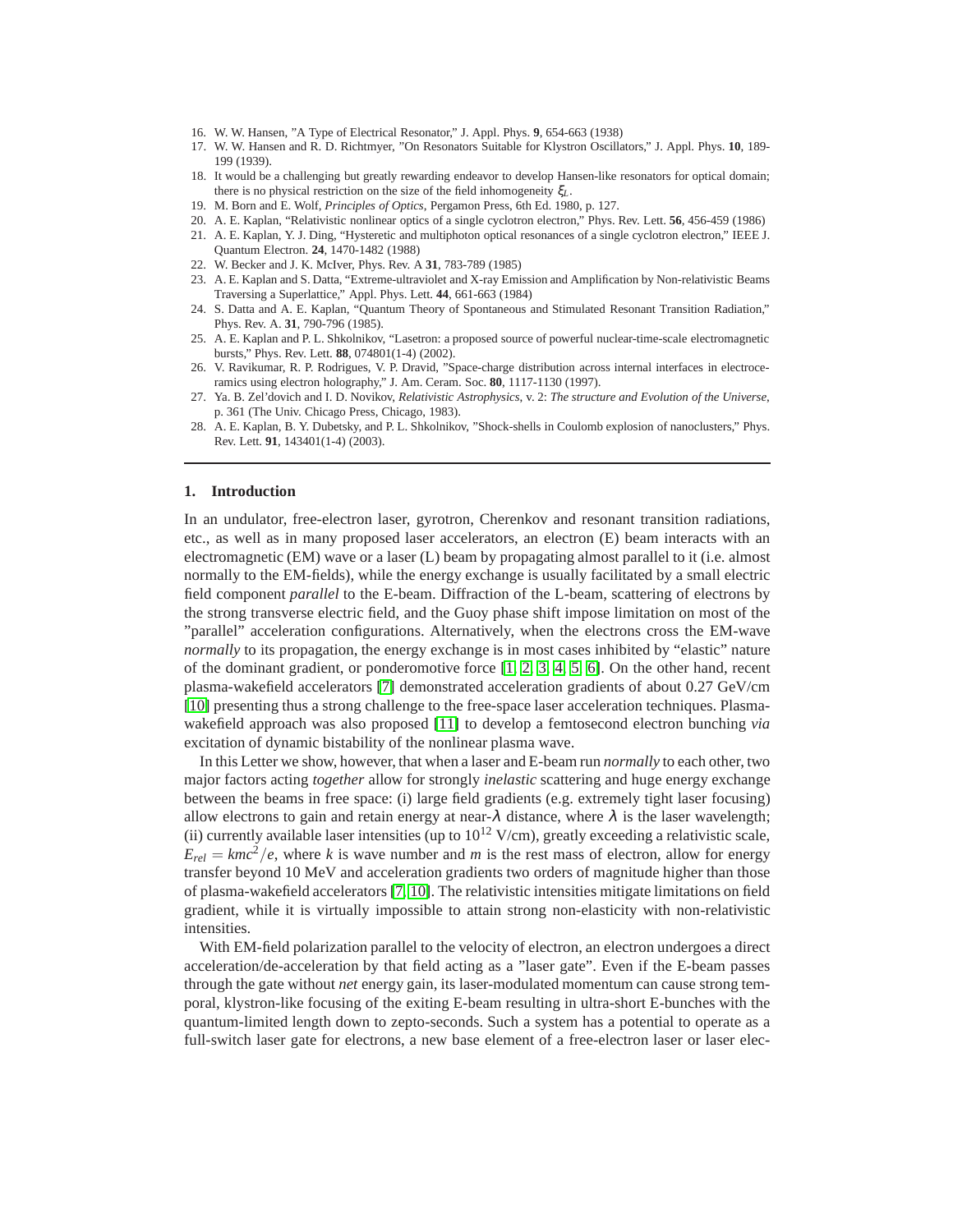tron accelerators, generator of powerful ultra-short EM-pulses and E-bunches, as well as high harmonics. The kinetic energy of E-beam required to form super-short E-bunches is not prohibitively high and allows one to use e.g. electron microscope guns for experiments.

### **2. Inelastic electron scattering and acceleration by field ultra-gradient**

In general, the relativistic Lorentz force driving an electron in laser field,

$$
d\mathbf{p}/dt = e(\mathbf{E} + \mathbf{p} \times \mathbf{H}/\gamma),\tag{1}
$$

where **p** is the electron momentum, and  $\gamma = \sqrt{1 + (p/mc)^2}$  - relativistic factor, depends on both electric, **E**, and magnetic, **H** fields [\[12\]](#page-0-9).

If  $p/mc > 1$ , the **H**-field becomes a major player, which may e.g. result in the sign reversal of ponderomotive force [\[5\]](#page-0-4). However, in the anti-node plane of an infinite standing wave, where an **E**-field peaks, the **H**-field vanishes. This remains true also for an anti-node located precisely at the focal plane of a *focused* L-beam, where the phase front is ideally flat whether it is a paraxial Gaussian or focused to an ultimate  $\sim \lambda$  spot L-beam [\[12\]](#page-0-9) (see below Eq. (4)).

The basic configuration chosen by us here, is a tightly focused linearly polarized standing wave (propagating in the *y*-axis), and an E-beam that passes in its focal anti-node plane in the x-axis, parallel to polarization of electric field  $\mathbf{E} = \hat{e}_x F(x) \sin(\omega t + \phi)$  with phase  $\phi$  and amplitude spatial profile  $F(x)$ ,  $F(x) \to 0$  as  $|x| \to \infty$  [\[5,](#page-0-4) [6\]](#page-0-5) Using normalized variables,  $\xi =$ *kx*,  $\tau = \omega t$ ,  $\rho = p/mc$ ,  $f(\xi) = F/E_{rel}$ , we write Eq. (1) without H-term as:

<span id="page-2-0"></span>
$$
d\rho/d\tau = f(\xi)\sin(\tau + \phi); \quad d\xi/d\tau = \rho/\gamma. \tag{2}
$$

(Outside the anti-node we use exact solution of the free-space wave equation and full Lorentz equation, see below, the 2-nd paragraph preceding Eq. (6)). While in general even [\(2\)](#page-2-0) is not solved analytically, it can be well approximated in some limits. The most common low-gradient case allows for adiabatic approximation resulting in a cycle-averaged ponderomotive force acting on a particle  $[1, 2, 3, 4, 5, 6]$  $[1, 2, 3, 4, 5, 6]$  $[1, 2, 3, 4, 5, 6]$  $[1, 2, 3, 4, 5, 6]$  $[1, 2, 3, 4, 5, 6]$  $[1, 2, 3, 4, 5, 6]$ . In general, the result of this approximation is that at the exit, (i) the particle momentum and energy do not depend on the laser phase; (ii) the system exhibits elastic scattering, i.e. electrons do not gain (or lose) energy from (or to) the EM-field.

The fast relativistic oscillations of  $\rho$  and  $\gamma$  are comparable with  $\tilde{\rho}$  and  $\tilde{\gamma}$ , where sign~denotes the time-averaging. However, the amplitude  $f_{mx}$  of fast oscillations of  $\xi$  is small  $f_{mx} \ll 1$  in nonrelativistic case, and limited by  $\pi$  - in strongly-relativistic case. Characterizing the field gradient by the scale of transverse field inhomogeneity, ξ*<sup>L</sup>* (or L-beam amplitude spot-size at FWHM,  $w = \lambda O(\xi_L)$ ), along the electron trajectory, the universal condition of the applicability of adiabatic, elastic scattering of electrons by the laser is then [\[5,](#page-0-4) [6\]](#page-0-5):

$$
\mu \equiv 2\pi f_{mx}/(\xi_L \sqrt{\pi^2 + 4f_{mx}^2}) \ll 1 \tag{3}
$$

where  $\mu$  is the major parameter of the problem. The system then is *ergodic*, i.e. the timeaveraged electron momentum and energy coincide with the averaging over all possible phases - or ensemble of electrons (designated by  $\langle \rangle$ ),  $\tilde{\rho} = \langle \rho \rangle$ ,  $\tilde{\gamma} = \langle \gamma \rangle$ .

Non-adiabatic, inelastic scattering occurs when condition (3) is broken. It is easier to achieve  $\mu \sim 1$  in relativistic field,  $f_{mx} > 1$ , by having  $\xi_L \lesssim \pi$  ( $w \lesssim \lambda$ ), than in nonrelativistic one. In the latter case, one needs to have  $\xi_L \sim 2 f_{mx} \ll 1$  ( $w \ll \lambda$ ). (This may be stringent - but not impossible - condition to accomplish by using non-radiative fields due to material structures, see below.) The ultimate laser gate focusing *in free space* has  $w \approx 0.8\lambda$ , whereby the EM-field distribution is essentially a fundamental transverse mode of a spherical resonator [\[12\]](#page-0-9) with the in-focal-plane profile, Fig. 1(a):

$$
f_{ult}(\xi) = 3f_{mx}(\sin \xi - \xi \cos \xi) / \xi^{3}.
$$
 (4)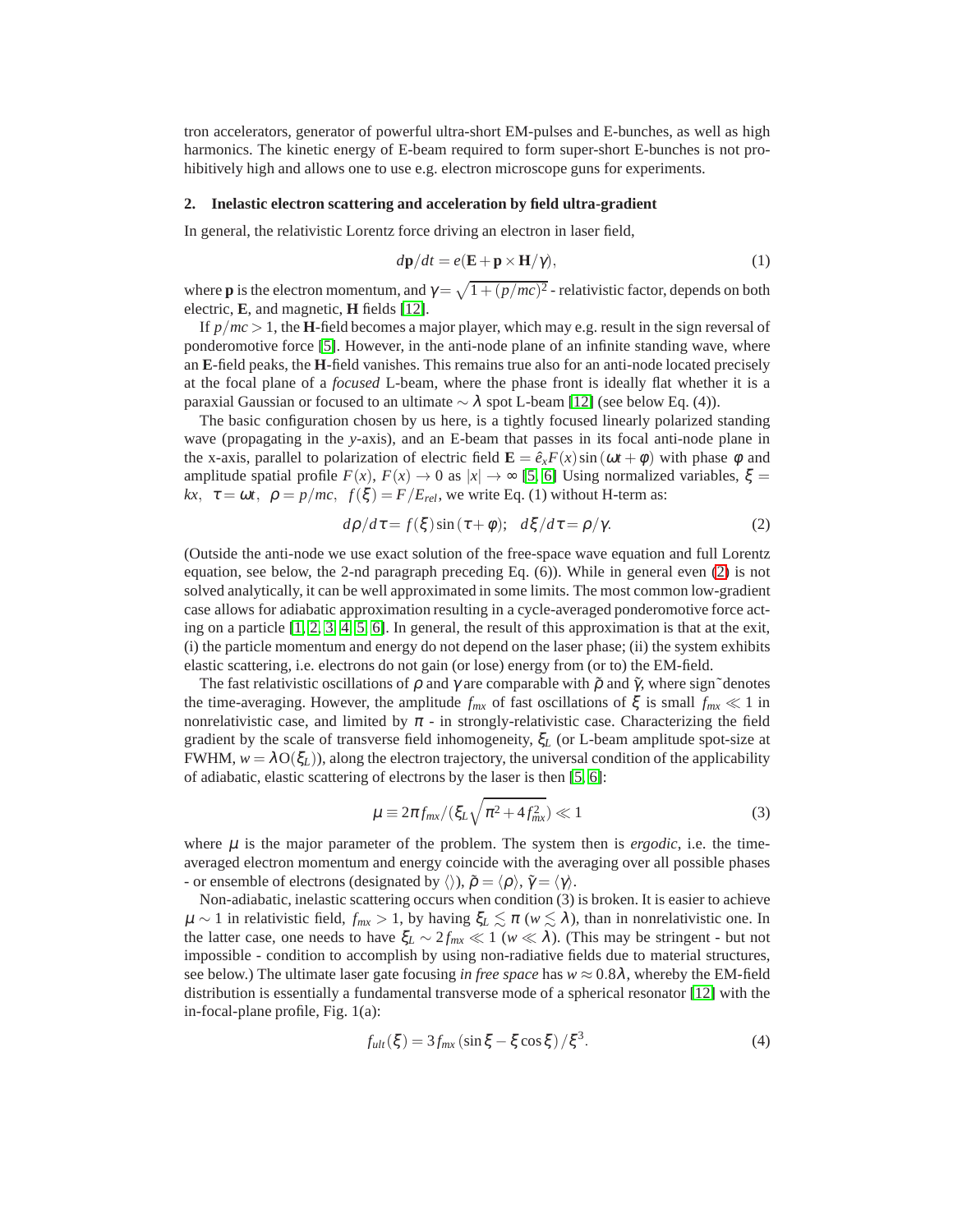The onset of inelasticity occurs when incident electron momentum approaches the point of switching from reflection to transmission modes, where the electron motion is sensitive to slight change of the phase of the laser gate at the moment of electron entrance, similarly e.g. to a pendulum that comes almost to rest at the upper, unstable equilibrium point. This results in the "phase-dispersion" of exiting electrons; the system is not ergodic anymore. For the elastic scattering we have  $\langle \gamma_{out} \rangle = \tilde{\gamma}_{out} = \gamma_0$ . Thus, to quantify the effect of non-ergodicity and inelasticity of the process, one may evaluate the net gain/loss of the electron energy at the exit from the laser gate;  $\Delta \gamma = \langle \gamma_{out} \rangle - \gamma_0$ , by averaging over all the phases of randomly arriving electrons in the case of incoherent E-beam (preformed E-bunches should be treated separately). Most



Fig. 1. (a) Focal-plane L-beam field profiles  $f_{ult}(\xi)$  (solid) and  $f_{trc}(\xi)$  (dashed). (b) Distribution of transmitted electrons (N) with the incident momentum  $\rho_0 = 3$  over relativistic factor <sup>γ</sup> at the exit of the gate with the maximum field amplitude *fmx* = 12 for the field profiles  $f_{ult}$  (solid) and  $f_{cs}$  with  $\xi_L = 2$  (dashed).  $N_0$  – the total number of incident electrons.

substantial energy transfer is obtained at  $w < \lambda$ .

Let us consider an example of the gate with strongly relativistic maximum field amplitude,  $f_{mx} = 12$ . We study first the dependence of averaged over the laser cycle energy and momentum gains, i. e.  $\langle \gamma_{out} \rangle$ − $\gamma_0$  and  $\langle \rho_{out} \rangle$ − $\rho_0$  respectively, *vs* the incident momentum,  $\rho_0$ , see Fig. 2. Fig. 2(a) shows that the energy gain,  $\Delta \gamma \sim 6$  may far exceed the incident kinetic energy of E-beam. For the ultimate L-beam profile Eq. (4), even the phase averaged characteristics exhibit strong sensitivity to the incident electron momentum for  $\rho_0 \lesssim 1$ , with electron energy significantly lower than the L-beam intensity.

In our simulations we considered electrons launched into the laser gate sufficiently far from its center, thus the almost chaotic oscillations of  $\Delta \gamma$  are due to interference fringes (spatial tails) of the L-beam profile of Eq. (4). The effect of these fringes is readily verified by considering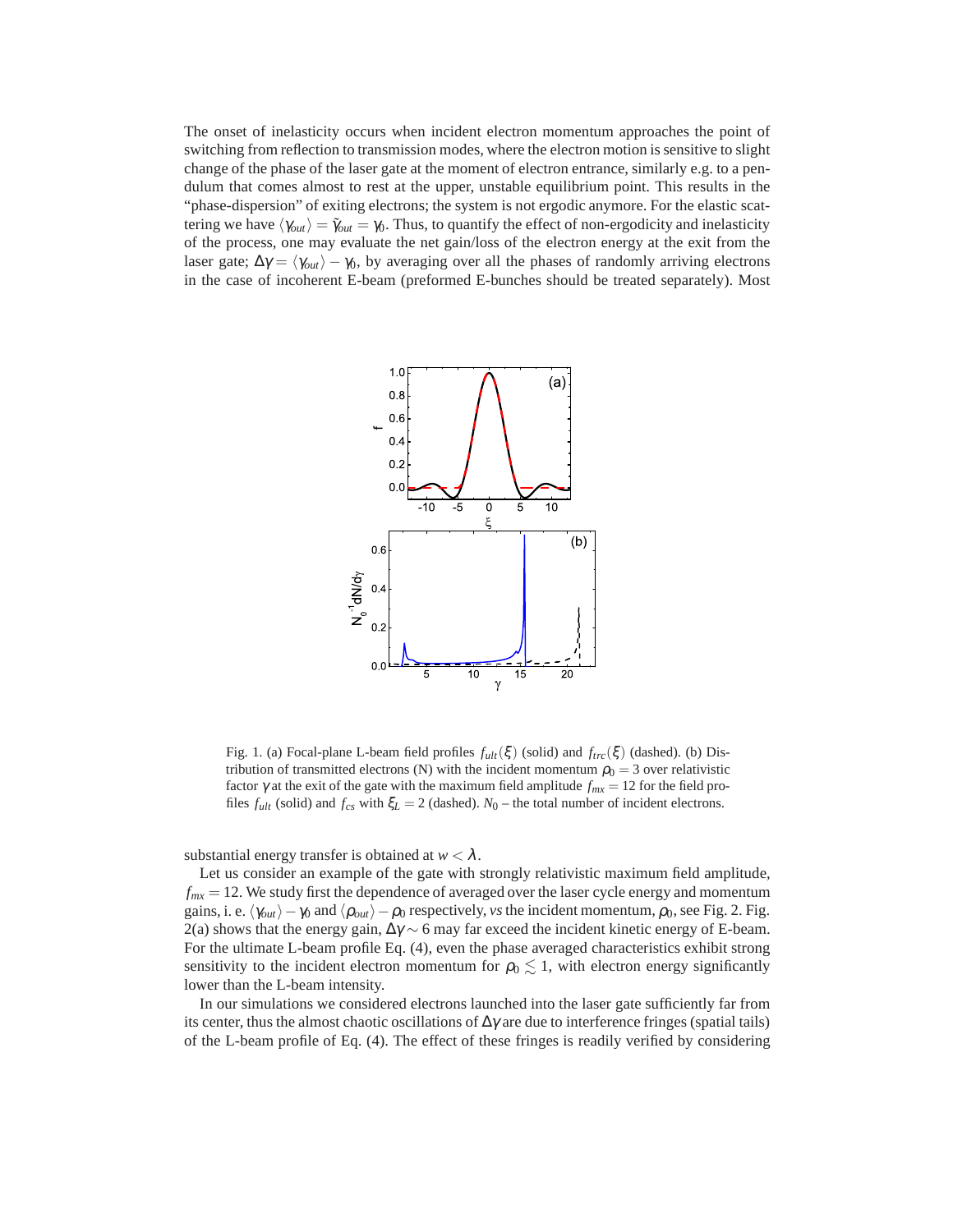a truncated L-beam profile without the fringes,  $f_{trc}(\xi)$ , which in principle can be realized in a spherical resonator of the radius  $\xi_1$ , where  $\xi_1 \approx 4.49$  is the first zero of  $f_{ult}(\xi)$ . The field in this case is given by Eq. (4) for  $|\xi| \leq \xi_1$ , and zero otherwise. Indeed, one can see that in this case there are no chaotic resonances in  $\Delta \gamma$ , Fig. 2(b). In fact, the profile  $f_{trc}(\xi)$  can be approximated with a very high accuracy by [\[5,](#page-0-4) [6\]](#page-0-5)

$$
f_{cs}(\xi) = f_{mx} \cos^2(\xi/\xi_L) \text{ at } |\xi/\xi_L| \le \pi/2 \text{ and } f_{cs} = 0 \text{ otherwise}
$$
 (5)

with  $\xi_L \approx 3.18$  (see Fig. 1(a)). The largest difference between  $f_{cs}$  and  $f_{trc}$  occurs near  $\xi_1$ , where  $f_{cs}(\xi)$  has a smoothly vanishing first derivative, in contrast to  $f_{trc}(\xi)$ . Yet Fig. 2(a) shows that  $\Delta \gamma$  for  $f_{cs}$  and  $f_{trc}$  nearly coincide at  $\rho_0 \gtrsim 2$ . Even though the fringes of the  $f_{ult}$  cause chaotic resonances at low incident electron energy, the order of magnitude of the energy transfer for those L-beam profiles remains the same. Thus, for an approximate analysis one can work with the profile  $f_{cs}(\xi)$ , which is more convenient to use for numerical simulations, and, as we show below, allows for rigorous analytical treatment. Another advantage of *fcs*(ξ ) is that it has a free controllable parameter  $\xi_L$ , which is related to the spot-size by  $\xi_L = 4w/\lambda$ . At  $\xi_L \gg 1$  the profile *fcs* is closely mimicking the Gaussian beam [\[5,](#page-0-4) [6\]](#page-0-5). Tighter field profiles due to the presence of non-radiative fields will be characterized by  $\xi_L < \xi_1$  (see e.g. Fig 2(a),  $\xi_L = 2$ ).



Fig. 2. Phase-averaged change of electron energy [curves 1-4 in (a), (b)],  $\langle \Delta \gamma \rangle$  and momentum (5-8),  $\langle \Delta \rho \rangle$  *vs* incident electron momentum,  $\rho_0$ . (a) Numerical simulation for a strongly relativistic laser gate ( $f_{mx} = 12$ ) with the profile  $f_{ult}$  (1,5);  $f_{trc}$  (2,6);  $f_{cs}$ ,  $\xi_L = 3.18$  (3,7);  $f_{cs}$ ,  $\xi_L$  = 2.0 (4,8). (b) Numerical (solid) and analytical (Eq. (7), dotted line) results for  $f_{cs}$ ,  $\xi_L = 2$ ,  $f_{mx} = 0.6$  (main plot) and  $f_{mx} = 0.23$  (inset).

To further detail this energy transfer, next to the phase-averaged characteristics we consider another important feature: the energy spectrum or distribution of scattered electrons for the *fixed* incident momentum; we consider an example of  $\rho_0 = 3$ . Because of the phase-dispersion, there are, in general, transmitted and reflected from the laser gate electrons. Fig. 1(b) depicts distribution  $N_0 dN/d\gamma$ , (where  $N_0$  is the total number of incident electrons) of transmitted electrons ( $N$ ) over relativistic factor  $\gamma$  at the exit of the gate for two different field profile models: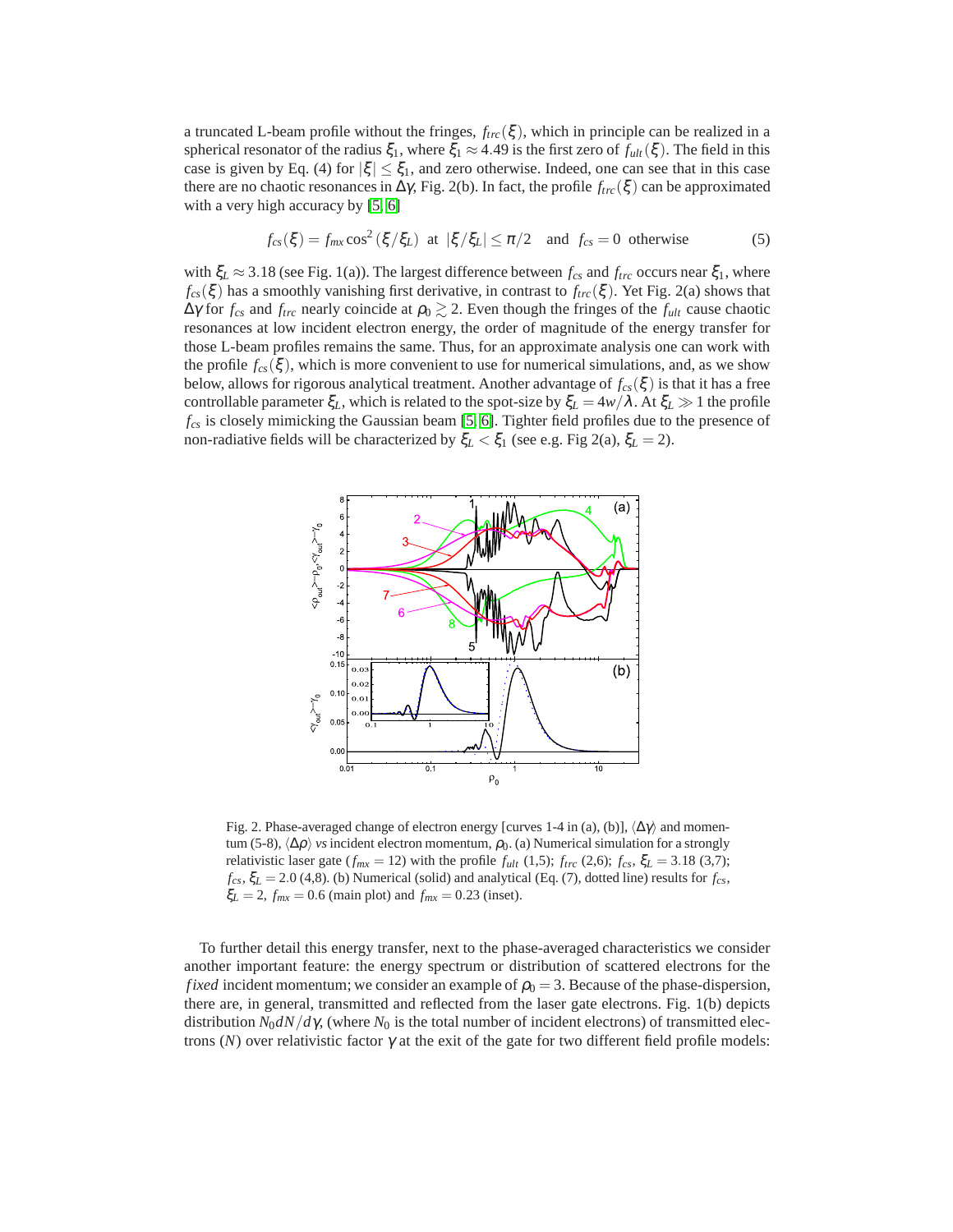$f_{ult}(\xi)$ , Eq. (4), solid line, and  $f_{cs}(\xi)$  with  $\xi_L = 2$ , Eq. (5), dashed line. The incident relativistic factor here is  $\gamma_0 = (1+\rho_0^2)^{1/2} \approx 3.16$ , which corresponds to the incident energy of electrons of 1.1 MeV. On the other hand, see Fig. 1(b), the energy distribution of the transmitted electrons peaks near much larger γ, which, depending on the model, is either  $\gamma \approx 15$  or  $\gamma \approx 22$ , which illustrates again a huge net transfer of energy from the laser to E-beam with relativistic factor gain  $\Delta \gamma \sim 12 - 19$ , or energy gain of  $\sim 6.3$  MeV for the profile  $f_{ult}(\xi)$ , Eq. (4).

Remarkably, electrons acquired this energy gain over the distance of  $\sim \lambda$ . This corresponds to a huge accelerating gradient ∼ 52 GeV/cm, i.e. about two orders of magnitude higher than the acceleration gradient facilitated by the plasma-wakefield accelerator [\[7,](#page-0-6) [8,](#page-0-10) [9,](#page-0-11) [10\]](#page-0-7). Respectively, higher accelerating gradient ∼ 0.1 TeV/cm is attained for ξ*<sup>L</sup>* = 2 (Fig. 1(b)). The reflected electrons acquire a similar energy gain and their spectrum has also a well pronounced peak. Since in our geometry the L-beam and E-beam are orthogonal to each other, one can envision cascade design of the accelerating elements.

In the above calculations, electrons were launched in the focal anti-node plane. Any spatial deviation of electrons from that plane, inevitable in realistic situations, would result in transverse components of the Lorentz force coming into play because of interaction of electrons with all other, besides *Ex*, components of electric, as well as non-vanishing **H**-field. However, our numerical simulations, based on exact solution for EM-fields [\[12\]](#page-0-9) producing the profile (4), showed that these effects are not drastic. For instance, for  $f_{mx} = 12$ , the angular divergence of the transmitted electrons, assumed to be parallel at input with  $\rho_0 = 3$ , has  $\theta_{HM} \approx 5$  and 23 mrad for the incident E-beam spot size of  $0.0025\lambda$  and  $0.025\lambda$  respectively, where  $\theta_{HM}$  is the (scattering) angle between output and input electron momenta, taken at the half-maximum of the transmitted electron angular distribution.

While profile of Eq. (4) reflects the limiting focusing of free-space radiative fields, it is not a general physical limit: using non-radiative, evanescent field in the material structures, one can engineer *arbitrary tight* EM-profiles. In fact, finer-than-λ distributions have been successfully attained in microwave klystrons by using Hansen resonator [\[14,](#page-0-12) [15,](#page-0-13) [16\]](#page-1-0) with sub-λ spacing between the field confining metallic grids [\[18\]](#page-1-1). Another way to attain sub- $\lambda$  field profiles is to make electrons run through the well known diffraction field pattern [\[19\]](#page-1-2) near a straight edge. Propagation of electrons in the sub- $\lambda$  confined relativistic fields brings about a "quasi-static" behavior, whereby the L-field can be assumed almost "frozen" in time as an electron passes through it. In this case, instead of the amplitude of the field, the defining parameter is a full field area along the "line-of-fire",  $A_L = \int_{-\infty}^{\infty} f(\xi) d\xi$ , and

$$
\langle \Delta \gamma \rangle = \pi^{-1} [A_L^2 - (\gamma_0 - 1)^2]^{1/2} \quad \text{if } A_L > \gamma_0 - 1,\tag{6}
$$

and  $\langle \Delta \gamma \rangle = 0$  otherwise. Eq. (6) predicts the maximum energy gain  $\langle \Delta \gamma_{mx} \rangle = A_L/\pi$ .

To relate the above results to more common and well analyzable situations of non-relativistic E-beams or low-gradient L-beams, with a low inelastic scattering, we consider the electron momentum dominance case  $\rho_0 \gg f_{mx}$  [\[5,](#page-0-4) [6\]](#page-0-5). Here, the E-beam runs *via* the gate almost unhindered, which allows for a Born-like approximation by assuming the laser field as a perturbation. The zero-order approximation is an undisturbed electron motion,  $\rho^{(0)} = \rho_0$  and  $\xi^{(0)} = -\pi \xi_L/2 + \beta_0 \tau$ , with  $\tau = 0$  corresponding to the entering point. We look for the so-lution as a series [\[20,](#page-1-3) [21\]](#page-1-4):  $s = s^{(0)} + \Delta s^{(1)} + \Delta s^{(2)} + ...$ , where  $s(\tau)$  is a generic variable of the problem, with  $s^{(n)} = O[(f_{mx}/\rho_0)^n]$ .

Evaluating 1-st order corrections at the exit,  $\Delta s_{out}^{(1)}$ , we find that for some phases  $\phi$  there is momentum and energy gain, whereas for other there is a loss of both. If again the electrons arrive randomly, we have to average  $\Delta s_{out}$  over the ensemble, i.e. over the phase  $0 < \phi \leq 2\pi$ , and arrive as expected, at a zero gain/loss:  $\langle \Delta \rho^{(1)} \rangle = \langle \Delta \xi^{(1)} \rangle = 0$ . Thus, one has to use a 2-nd order approximation, ∆*s* (2) (which is typical for Cherenkov and transition radiation lasers [\[22,](#page-1-5) [23,](#page-1-6) [24\]](#page-1-7)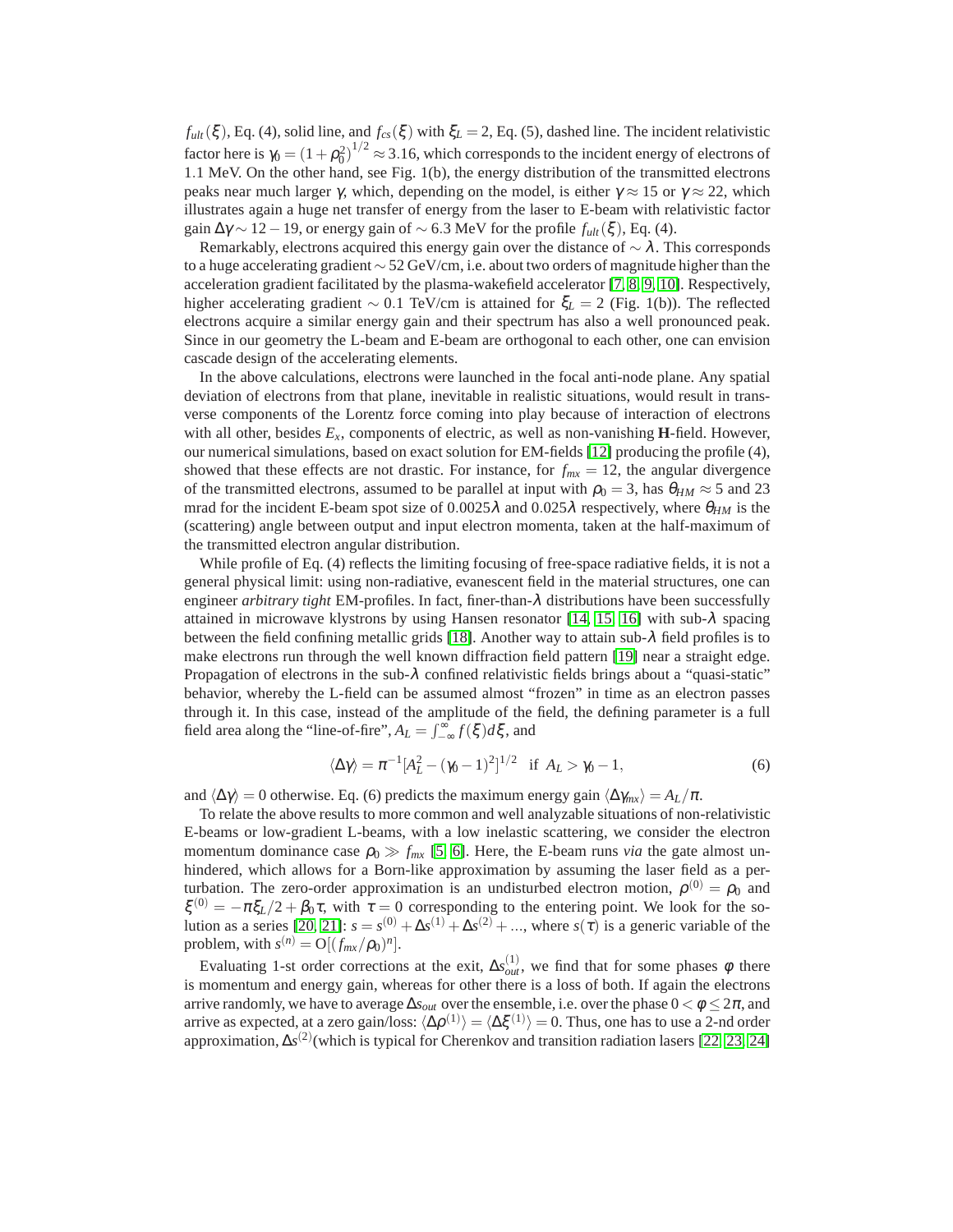and NLO of single electron [\[20,](#page-1-3) [21\]](#page-1-4)), to account for a small spatial electron displacement affecting the force seen by an electron. Our calculations yield:

$$
\frac{\langle \Delta \gamma^{(2)} \rangle}{f_{mx}^2} = \frac{B^3 \sin \left( \frac{\pi}{B} \right)}{2\gamma_0^3 (1 - B^2)^2} \times \left[ \frac{B(3 - B^2)}{(1 - B^2)} \sin \left( \frac{\pi}{B} \right) - \pi \cos \left( \frac{\pi}{B} \right) \right],\tag{7}
$$

where  $B = 2\beta_0/\xi_L$ . Fig. 2(b) depicts analytical (7) and numerical results with  $\xi_L = 2$  when  $f_{mx} = 0.23$  (inset), where they are almost identical, and when  $f_{mx} = 0.6$ , which, at the gain ∼ 15% still shows a good agreement between those two. For low field gradient, ξ*<sup>L</sup>* ≫ 1, we have *B*  $\ll$  1 when  $\beta_0 \sim 1$ , and the envelope of oscillations in (7) is

$$
\langle \Delta \gamma^{(2)} \rangle_{env} \approx 2\pi f_{mx}^2 (\rho_0 / \xi_L \gamma_0^2)^3 \tag{8}
$$

with the peak parameters  $(\rho_0)_{pk} = 1$ , and

$$
\langle \Delta \gamma^{(2)} \rangle_{pk} = \pi f_{mx}^2 / (4\xi_L^3),\tag{9}
$$

so the larger the  $\xi_L$ , the smaller energy transfer, as expected. With  $\rho_0$  increasing beyond the  $(\rho_0)_{pk}$ , the inelastic effect rapidly vanishes as  $\sim \gamma_0^{-3}$ . It is worth noting that at certain intervals in Fig. 2(b), there is an energy loss by the E-beam,  $\langle \Delta \gamma^{(2)} \rangle$  < 0: the energy is transferred from the E-beam to the L-beam, resulting in *stimulated emission*, which can in principle be used for free-electron lasing.

## **3. Klystron-like temporal focusing of electron beam**

The "laser as perturbation" approach is instrumental also in the analysis of another feature: dramatic klystron-like [\[14,](#page-0-12) [15,](#page-0-13) [16\]](#page-1-0) temporal focusing (E-bunch formation) of the E-beam after it passes through the laser gate. By considering *each individual phase* before the averaging, our results show a substantial momentum/speed modulation, so that the exiting E-beam bears the memory of the interaction within *each of laser cycles*. While one of the contributing factors is an accumulated extra time delay,  $\Delta \tau_{out}^{(1)}(\phi)$ , the defining contribution to the bunching effect is an accumulated extra momentum at the exit:

$$
\Delta \rho_{out}^{(1)}(\phi) = -\frac{f_{mx}B^2}{1 - B^2} \sin\left(\frac{\pi}{B} + \phi\right) \sin\left(\frac{\pi}{B}\right). \tag{10}
$$

Similarly to the thin-lens approximation in optics, we assume here that all the electrons need approximately the same time to get to the exit, i. e. output face of the laser gate, but accrue different velocities/momenta. Counting now the distance run by each electron from the output face,  $\xi(\tau = \phi) = 0$ , we can construct their "beyond the gate" time-lines by evaluating the time,  $\tau_{\xi}$ , counted from e.g. beginning of the laser cycle, as laser phase  $\phi$  plus the time lapsed from the moment an electron left that exit face, to the moment it reached distance ξ

$$
\tau_{\xi}(\phi) \approx \phi + \frac{\xi}{\beta_0} \left[ 1 - \frac{\Delta \rho_{out}^{(1)}(\phi)}{\beta_0 \gamma_0^3} \right]
$$
(11)

where  $\Delta \beta_{out}(\phi) \approx \Delta \rho_{out}^{(1)}(\phi)/\gamma_0^3$  and  $\Delta \rho_{out}^{(1)}$  is determined by (10). The current density temporal profile,  $j_{\xi}(\tau)$ , of E-beam at a distance ξ can in general be written as  $j_{\xi}(\tau)/j_0 =$  $[2\pi(d\tau/d\phi)]^{-1}$  (≥ 0), where  $j_0 = j_{\xi=0}$ . In approximation (7) we have:

$$
2\pi j_{\xi}(\tau)/j_0 = \left[1 - (\xi/\xi_f)\cos(\pi/B + \phi)\right]^{-1},\tag{12}
$$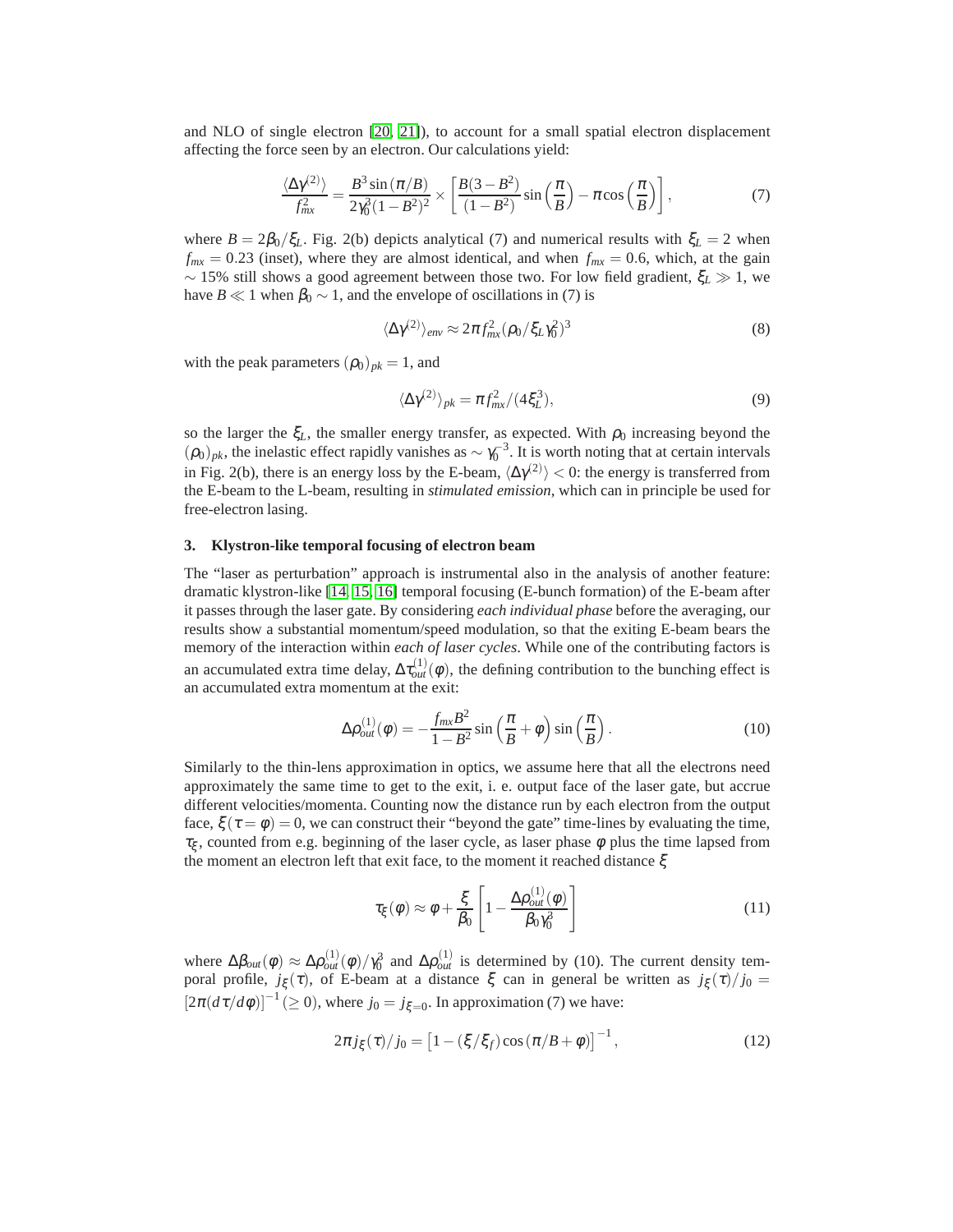

Fig. 3. Focusing/bunching of electrons ( $\rho_0 = 1$ ) by the laser gate ( $\xi_L = \pi$ ,  $A_L = 0.2$ ). Spatiotemporal (b) and temporal (a) at  $x/\lambda = 28.5$  (I), 36.5 (II), and 102 (III) profiles of the current density, *j*.

where  $\xi_f > 0$  is the focal distance,

$$
\xi_f = \left| \frac{\pi (\gamma_0 \xi_L)^3 (B^2 - 1)}{8A_L \sin (\pi / B)} \right| \tag{13}
$$

Eq. (12) is true only when  $\xi \leq \xi_f$ . As the E-beam approaches the focusing point,  $\xi \to \xi_f$ , so that  $\Delta \xi = \xi_f - \xi \ll \xi_f$ , (12) describes a Lorentzian pulse at  $\xi$ , near the moment  $(\tau_{\xi})_{pk} - \xi/\beta_0 =$  $\phi_{pk}=-\pi/B$ 

$$
j_{\xi}(\tau) \approx \frac{j_0}{2\pi} \frac{1/\delta}{1 + (\Delta \tau)^2/2\delta^3}
$$
 where  $\delta = \frac{\Delta \xi}{\xi_f}$ . (14)

The diverging focusing remains even if one accounts for the time delay at the exit face. The divergence at  $\xi \to \xi_f$  is removed and the peak resolved by accounting for other physical factors, e.g. non-monoenergetic electrons, the Coulomb repulsion at the focusing point, finite width of E-beam due to laser magnetic field, etc. The ultimate limitation is imposed by uncertainty principle, due to which the finite bunch length is:

$$
\Delta \tau_f = \omega \Delta t_f = (\hbar \omega / mc^2) / \Delta \gamma_{max}
$$
 (15)